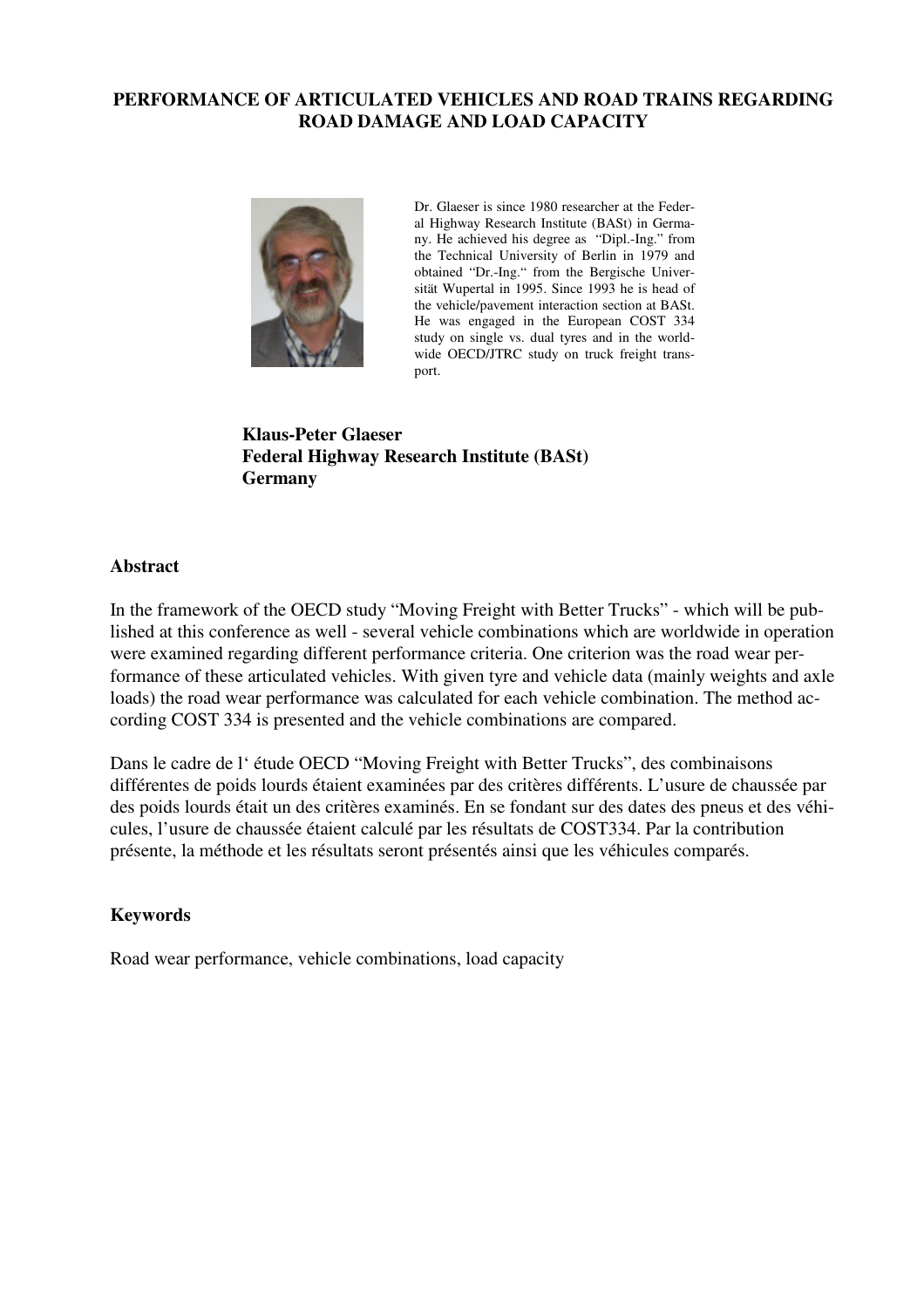### **1.Introduction**

Besides safety performance, economic performance and environmental performance the road wear performance of trucks and truck combination plays a major role for road authorities and administrators. The society has to pay for the rutting damage caused by truck traffic. Road wear performance can be calculated and can be brought in relation to the payload moved. This is the topic of this paper. Different worldwide used truck combinations were compared.

## **2.Methode**

The most comprehensive study in recent years concerning the influence of tyres and axle loads in relation to pavement damage (rutting of asphalt roads in the primary road network) was the so called COST 334 Study "Effects of Wide Single Tyres and Dual Tyres" published in 2001. From extensive rutting tests performed in different European countries with different tyres, tyre configurations, axle loads, inflation pressures, etc. a so called tyre configuration factor (TCF) was defined. The TCF value relates the pavement wear of a given tyre to the pavement wear of a reference tyre. Within different axle categories (steered, driven or towed axle) there is a wide range of TCF values which reflects the fact that there are more and less pavement damaging tyres and tyre configurations as options possible.

Tyre assembly (single/dual), tyre width and tyre diameter are the most important factors which influences the TCF.

The damage contribution of a single passage of an axle is expressed by the so called axle wear factor (AWF). This AWF is a dimensionless factor relating the damage contribution of a specific tyre at a given axle load to the damage contribution of a single passage of the reference tyre(s) with a reference axle load. Reference for the AWF means a passage of a 10 t axle equipped with 295/80R22,5 tyres mounted as twin assembly. To adjust the axle load effect on pavement damage a load equivalency factor (LEF) was introduced by COST 334, too. If only primary asphalt roads are considered and only primary rutting as damage cause is taken into account the pavement damage increases with the power of 2 by axle load.

The sum of all axle wear factors are called vehicle wear factor (VWF). For equal TCF and LEF the higher the number of axles the higher is the vehicle wear factor, but on the other hand the higher the payload can be.

For the same gross vehicle weight the higher the number of axles the lower is the axle wear factor for each axle and also the vehicle wear factor as sum of all axles.

The performance of a vehicle regarding pavement wear can be calculated by relating the payload to the vehicle wear factor. This performance indicator: VWF / Payload is abbreviated in the following as PER (vehicle road wear performance).

The following formulas have been used:

- Load Equivalence Factor: LEF= (axle load / 10)<sup>2</sup>
- Tyre Configuration Factor: (tyre width/470)<sup>-1,65</sup> x (tyre diameter /1059)<sup>-1,12</sup>
- Calculated Tyre Configuration Factors: TCF: see Table 4.67 in the COST 334 Report
- Axle Wear Factor: AWF=TCF x LEF
- Vehicle Wear Factor: VWF=SUM (AWF)
- Vehicle Road Wear Performance: PER: VWF / Payload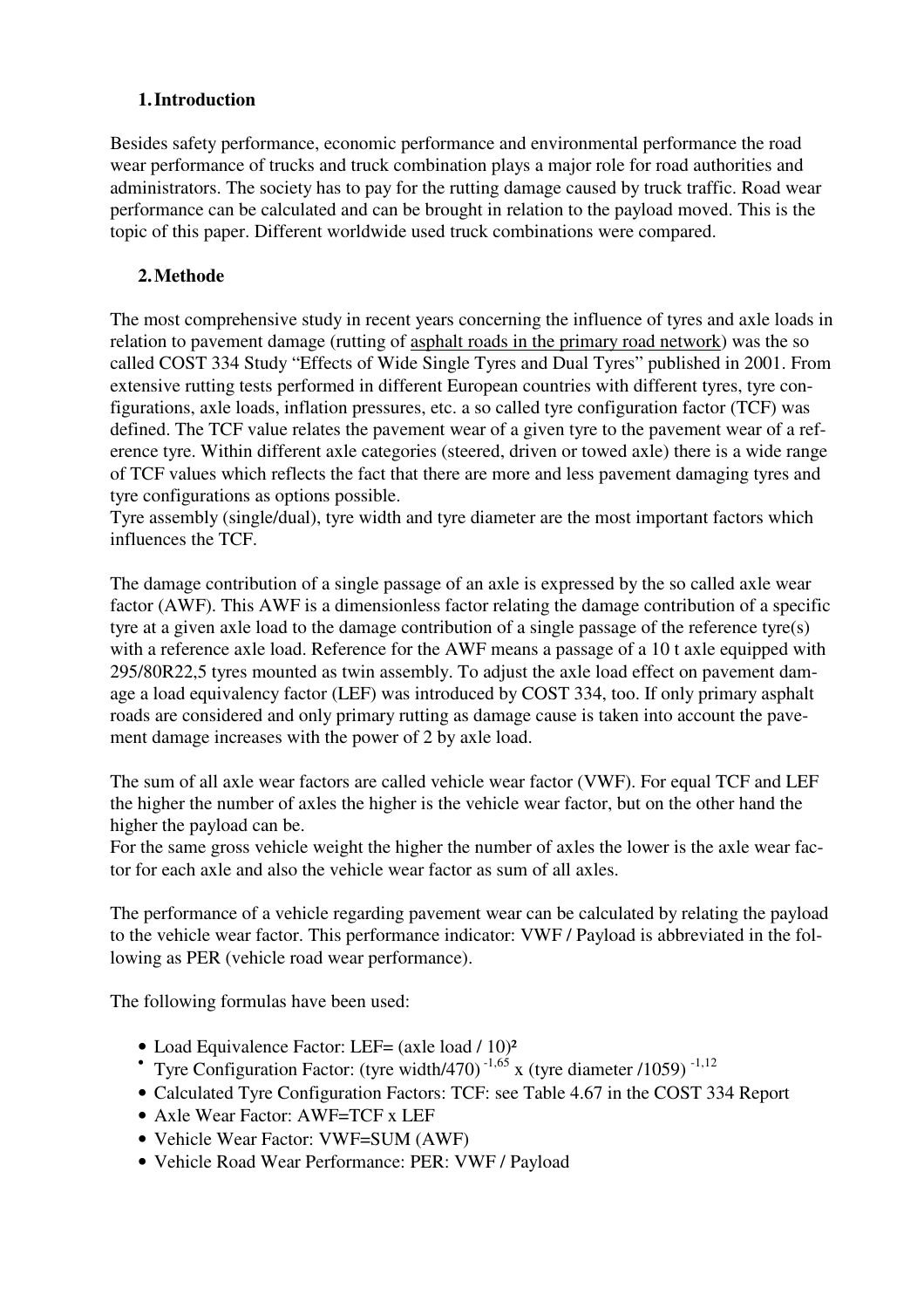From the members of the OECD working group the vehicle data as gross vehicle weight (GVW), payload, axle loads for 39 articulated vehicles were provided and the data on tyre size and tyre assembly (single/dual) as well.

The truck combinations were divides in "workhorse vehicles", vehicles mostly in operation today, "high capacity vehicles" up to 50 t GVW and 25 m length and very high capacity vehicles as road trains in operation in America or Australia with a length over 30 m. Table 1 shows for calculation explanation a selected workhorse vehicle (Europe 2), which has a share of > 50% on European roads.

| Country of origin and<br>vehicle number: | Europe <sub>2</sub> |  |  |
|------------------------------------------|---------------------|--|--|
| Vehicle classification:                  | Workhorse vehicle   |  |  |
| Payload (t):                             | 26.0                |  |  |
| Deck space $(m^2)$ :                     | 33.1                |  |  |
| Total cargo volume                       | 87.6                |  |  |

**Table 1: Selected Workhorse Vehicle: Europe 2, Calculation Principle** 



| <b>Tyres</b>  | 295/80R22,5   | 295/80R22,5 | 385/65R22,5 | 385/65R22,5 | 385/65R22,5 |  |  |
|---------------|---------------|-------------|-------------|-------------|-------------|--|--|
| D/S           |               | D           |             |             |             |  |  |
| axle load (t) | 6,5           | 11,5        | 7,33        | 7,33        | 7,33        |  |  |
| AWF           | 1,33          | 1,32        | 1,21        | 1,21        | 1,21        |  |  |
| <b>VWF</b>    | 6,28          |             |             |             |             |  |  |
| <b>PER</b>    | : $26 = 0,24$ |             |             |             |             |  |  |

As one can see, the steering axle is the most aggressive axle for the road surface (AWF), having in mind that the steering axle is loaded every time with the engine's weight but the other axles have less axle loads when the truck combination is operated in empty condition.

### **3. Results of Pavement Wear Performance Calculation**

 $\overline{a}$ 

Table 2 shows the examined "workhorse vehicles" for this study. They are divided by continents: For 2 South African, 8 American, 1 Australian and 10 European trucks the road wear performance was calculated with the formulas above (all with max. payload and given curb weight). The calculation results for VWF and PER can be found in the Appendix. The tyre data are based on the ARRB tables for the calculation of the Australian PBS.<sup>1</sup> The PER values are shown in Fig.1.

<sup>&</sup>lt;sup>1</sup> Some minor corrections were made, e.g. instead 295/75R22.5 tyres 295/80R22.5 tyres were used for calculation (US trucks), no data on 295/75R22.5 tyres available in the COST 334 report.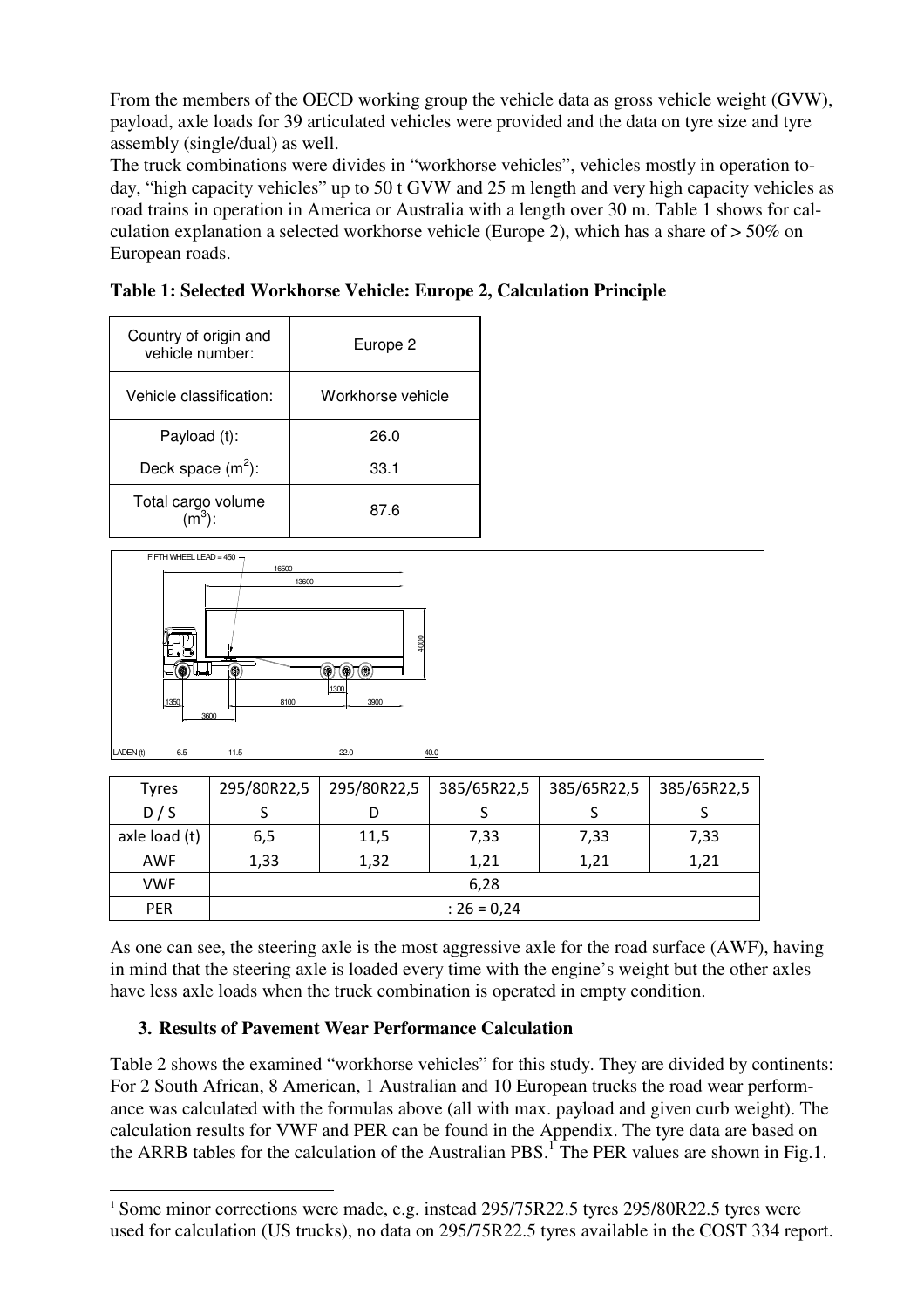# **Table 2: HGV-type: Workhorse Vehicles**

| Vehicle origin<br>& identifica-<br>tion number | GCM(t)/<br>Payload (t) | Length<br>(m) | <b>Vehicle Clas-</b><br>sification | <b>Schematic</b>                                   | Vehicle de-<br>scription &<br>vehicle code |  |  |  |
|------------------------------------------------|------------------------|---------------|------------------------------------|----------------------------------------------------|--------------------------------------------|--|--|--|
|                                                | <b>AFRICA</b>          |               |                                    |                                                    |                                            |  |  |  |
| South Africa 1<br>$ZAI-w$                      | 43.500<br>28.140       | 15.313        | Workhorse                          | <u>රිෆ</u><br>$\infty$                             | Tractor semi-<br>trailer<br>T12b3          |  |  |  |
| South Africa 2<br>$ZA2-w$                      | 49.300<br>31.900       | 17.745        | Workhorse                          | Œ<br>ooc                                           | Tractor semi-<br>trailer<br>T12b3          |  |  |  |
|                                                |                        |               |                                    | <b>AMERICA</b>                                     |                                            |  |  |  |
| Canada 1<br>$CA1-w$                            | 39.500<br>25.300       | 21.550        | Workhorse                          | ਨੋਨ<br>OС                                          | Tractor semi-<br>trailer<br>T12b2          |  |  |  |
| Canada 2<br>$CA2-w$                            | 46.500<br>31.300       | 21.550        | Workhorse                          | 77<br><del>no e</del>                              | Tractor semi-<br>trailer<br>T12b3          |  |  |  |
| Mexico 1<br>$MX1-w$                            | 44.000<br>28.649       | 20.800        | Workhorse                          | ੱੱਦਾ<br>$\overline{\circlearrowright}$             | Tractor semi-<br>trailer<br>T12b2          |  |  |  |
| Mexico 2<br>$MX2-w$                            | 48.500<br>32.349       | 20.800        | Workhorse                          | ŌŌ<br>$\overline{\text{OOO}}$<br>て                 | Tractor semi-<br>trailer<br>T12b3          |  |  |  |
| Mexico 3<br>$MX3-w$                            | 44.000<br>28.649       | 21.565        | Workhorse                          | ਨੱਦ<br>ററ                                          | Tractor semi-<br>trailer<br>T12b2          |  |  |  |
| <b>United States 1</b><br>$US1-w$              | 36.350<br>21.150       | 19.770        | Workhorse                          | 하<br>70<br>$\infty$                                | Tractor semi-<br>trailer<br>T12b2          |  |  |  |
| <b>United States 2</b><br>$US2-w$              | 36.360<br>23.460)      | 21.980        | Workhorse                          | ੋਣਾ                                                | $\operatorname{B-double}$<br>T11b2b1       |  |  |  |
| <b>United States 3</b><br>$US3-w$              | 41.900<br>26.700       | 19.770        | Workhorse                          | $\overline{\text{O}}\text{O}$<br>$\circ\circ\circ$ | Tractor semi-<br>trailer<br>T12b3          |  |  |  |
|                                                |                        |               |                                    | <b>AUSTRALIA</b>                                   |                                            |  |  |  |
| Australia1<br>$AU1-w$                          | 45.500<br>29.000       | 19.000        | Workhorse                          | ŌŌ<br>000                                          | Tractor semi-<br>trailer<br>T12b3          |  |  |  |
|                                                |                        |               |                                    | <b>EUROPE</b>                                      |                                            |  |  |  |
| Belgium 1<br>BE1-w                             | 39.000<br>25.000       | 16.200        | Workhorse                          | ₹<br>€<br>OTO                                      | Tractor semi-<br>trailer<br>T11b2          |  |  |  |
| Denmark 1<br>$DK1-w$                           | 44.000<br>30.000       | 16.480        | Workhorse                          | -0<br>ਨ<br><u>000 </u>                             | Tractor semi-<br>trailer<br>T11b3          |  |  |  |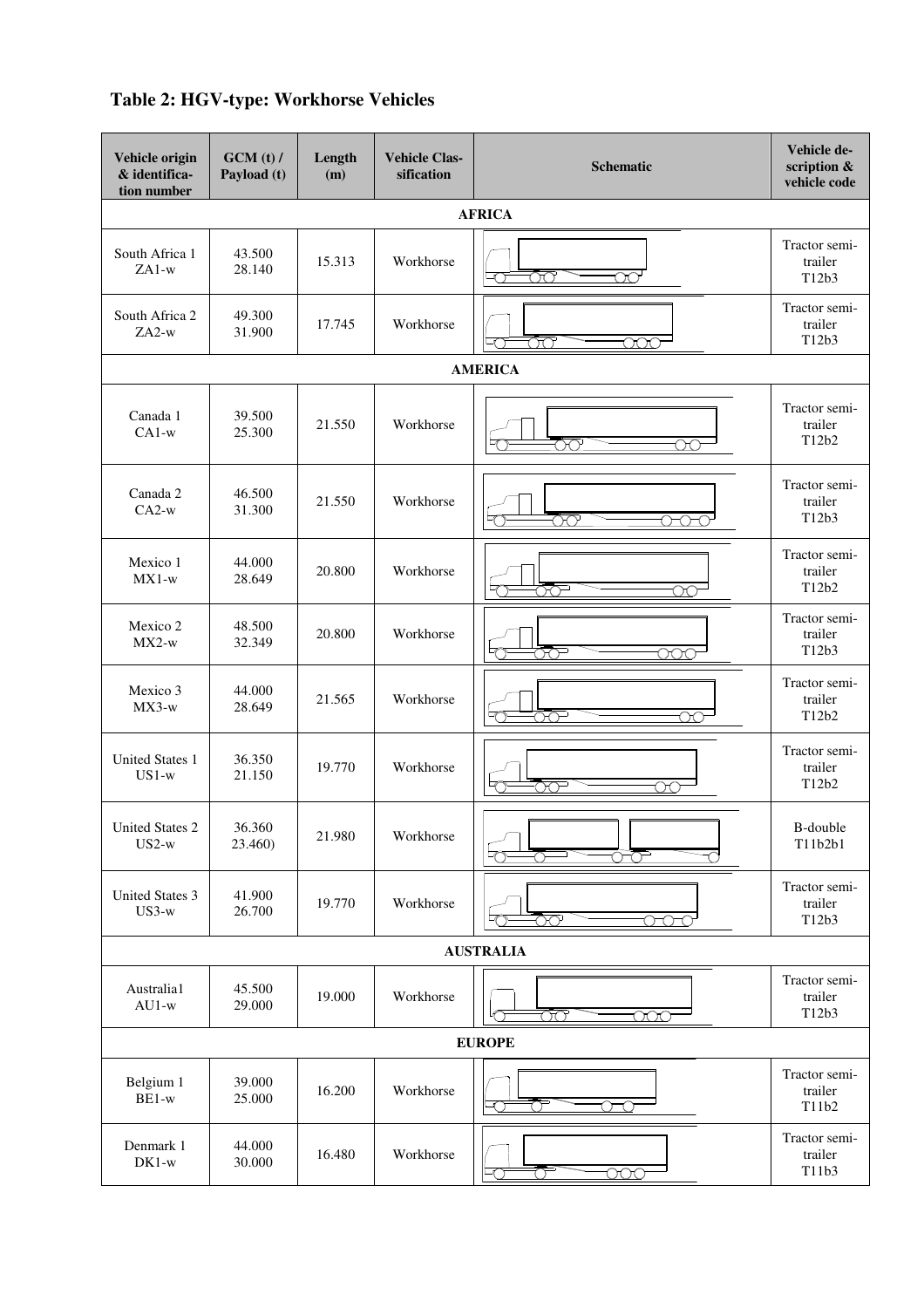| Denmark 2<br>$DK2-w$                        | 48.000<br>32.000 | 18.750 | Workhorse | od<br>⌒<br>$\overline{\mathcal{C}}$<br>$\infty$ | Rigid truck<br>trailer<br>R12a1b2                        |
|---------------------------------------------|------------------|--------|-----------|-------------------------------------------------|----------------------------------------------------------|
| Denmark 3<br>$DK3-w$                        | 48.000<br>32.300 | 16.500 | Workhorse | ರಿರ<br>$\overline{\text{OOO}}$                  | Tractor semi-<br>trailer<br>T12b3                        |
| Europe 1<br>$EU1-w$                         | 38.000<br>24.000 | 16.500 | Workhorse | œ                                               | Tractor semi-<br>trailer<br>T11b2                        |
| Europe 2<br>$EU2-w$                         | 40.000<br>26.000 | 16.480 | Workhorse | ooc                                             | Tractor semi-<br>trailer<br>T11b3                        |
| Europe 3<br>$EU3-w$                         | 40.000<br>27.000 | 16.895 | Workhorse | OС                                              | Truck trailer<br>R <sub>11a1b2</sub>                     |
| Europe 4<br>$EU4-w$                         | 40.000<br>25.000 | 18.750 | Workhorse | œ                                               | Rigid truck<br>with rigid<br>drawbar<br>trailer<br>R12a2 |
| United King-<br>dom 1<br>$UK1-w$            | 44.000<br>29.109 | 16.500 | Workhorse | <u>ಯ</u>                                        | Tractor semi-<br>trailer<br>T12b3                        |
| United King-<br>dom <sub>2</sub><br>$UK1-w$ | 44.000<br>28.000 | 16.500 | Workhorse | ᡏᢉ<br>ാററ                                       | Tractor semi-<br>trailer<br>T12b3                        |



### **Figure 1: Road Wear Performance Workhorses**

European workhorse trucks have significant higher road wear compared to the vehicles of other regions of the world. This is mainly because the have single tyres on the towed axles of trailers and semi-trailers. In other countries towed axles on truck units are equipped with twin tyres. The worst truck unit is the 39 t GVW vehicle on 4 axles (Belgium 1)

The twelve "higher capacity vehicles" are described in Table 3 and the results are in Figure 2.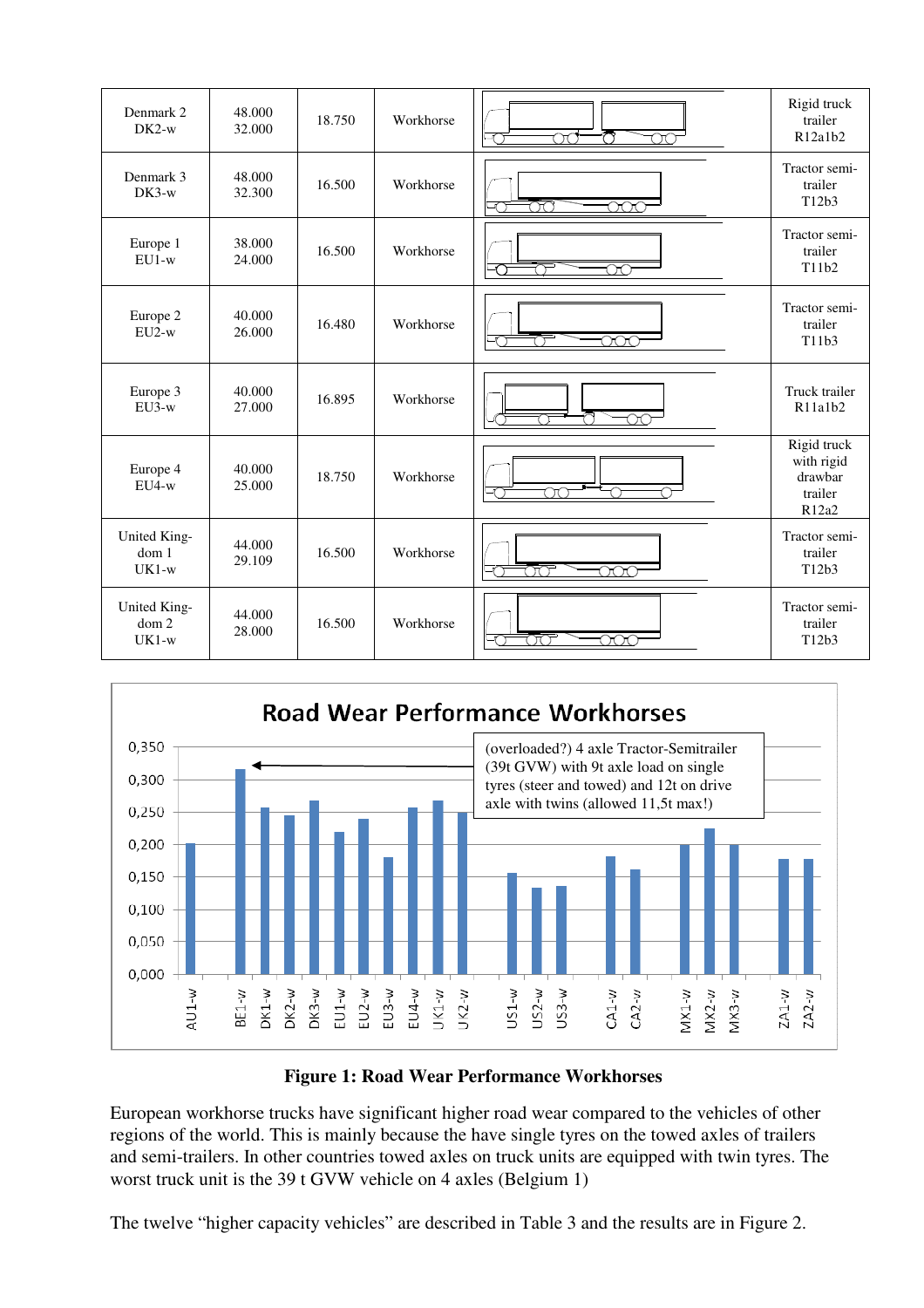| Vehicle origin<br>& identifica-<br>tion number | GCM(t)/<br>Payload (t) | Length<br>(m) | <b>Vehicle Clas-</b><br>sification                   | <b>Schematic</b>                                                              | Vehicle de-<br>scription &<br>vehicle code                                          |  |  |
|------------------------------------------------|------------------------|---------------|------------------------------------------------------|-------------------------------------------------------------------------------|-------------------------------------------------------------------------------------|--|--|
| <b>AFRICA</b>                                  |                        |               |                                                      |                                                                               |                                                                                     |  |  |
| South Africa 3<br>$ZA3-h$                      | 56.000<br>33.800       | 21.972        | Higher<br>capacity                                   | <u>ood</u><br>Ōσ<br>$\overline{\mathrm{O}\mathrm{O}}$<br>方                    | B-double<br>T12b3b2                                                                 |  |  |
| South Africa 4<br>$ZA4-h$                      | 56.000<br>34.240       | 21.983        | Higher<br>capacity                                   | ŌO<br>ŌO<br>$\infty$                                                          | B-double<br>T12b2b2                                                                 |  |  |
|                                                |                        |               |                                                      | <b>AMERICA</b>                                                                |                                                                                     |  |  |
| Canada 3<br>$CA3-h$                            | 62.500<br>42.300       | 20.430        | Higher<br>capacity                                   | ಹಾ<br><u>ටිටර</u>                                                             | B-double<br>T12b3b2                                                                 |  |  |
| <b>United States 4</b><br>US4-h                | 36.360<br>23.586       | 22.060        | Higher<br>capacity                                   | €                                                                             | 'A' train<br>double<br>T11b1a1b1                                                    |  |  |
| <b>United States 5</b><br>$US5-h$              | 44.100<br>28.900)      | 25.120        | Higher<br>capacity                                   | ೧೧<br><del>റ റ റ</del>                                                        | Tractor semi-<br>trailer<br>T12b3                                                   |  |  |
|                                                |                        |               |                                                      | <b>AUSTRALIA</b>                                                              |                                                                                     |  |  |
| Australia 2<br>$AU2-h$                         | 68.000<br>44.500       | 25.010        | Higher<br>capacity                                   | <u>ooo </u><br>σō<br>000                                                      | B-double<br>T12b3b3                                                                 |  |  |
|                                                |                        |               |                                                      | <b>EUROPE</b>                                                                 |                                                                                     |  |  |
| Belgium 2<br>$BE2-h$                           | 60.000<br>39.300       | 25.250        | Higher<br>capacity<br>European<br>modular<br>vehicle | ŌŌ<br>ooo<br>$\overline{\rm CO}$<br>-0                                        | Tractor semi-<br>trailer with<br>rigid drawbar<br>trailer<br>T12b3a2                |  |  |
| Denmark 4<br>$DK4-h$                           | 60.000<br>40.700       | 25.250        | Higher<br>capacity<br>European<br>modular<br>vehicle | ರಂ<br>$\overline{\rm CO}$<br>000                                              | Truck trailer<br>R12a2b3                                                            |  |  |
| Denmark 5<br>DK5-h                             | 60.000<br>38.000       | 25.100        | Higher<br>capacity<br>European<br>modular<br>vehicle | ŌO<br><u>ರ್</u><br><u>000'</u><br>∽                                           | B-double<br>T12b2b3                                                                 |  |  |
| Germany 1<br>$D1-h$                            | 40.000<br>25.000       | 25.235        | Higher<br>capacity<br>European<br>modular<br>vehicle | $\overline{\text{OOC}}$<br>$\infty$                                           | Tractor semi-<br>trailer with<br>rigid drawbar<br>trailer<br>T11b3a2<br>Rigid truck |  |  |
| Netherlands 1<br>$NL1-h$                       | 50.000<br>33.410       | 24.200        | Higher<br>capacity                                   | ో<br>೧೧್<br><del>00 '</del>                                                   | with two rigid<br>drawbar trail-<br>ers<br>R11a2a2                                  |  |  |
| Netherlands 2<br>$NL2-h$                       | 60.000<br>37.702       | 25.250        | Higher<br>capacity<br>European<br>modular<br>vehicle | ooc<br>OO                                                                     | Tractor semi-<br>trailer with<br>rigid drawbar<br>trailer<br>T11b3a2                |  |  |
| Netherlands 3<br>$NL3-h$                       | 60.000<br>39.720       | 25.240        | Higher<br>capacity                                   | <u>ರಂ</u><br>$\overline{\text{OO}^{\bullet}}$<br>$\overline{\text{OOO}}$<br>て | Rigid truck<br>trailer<br>R12a2b3                                                   |  |  |

**Table 3: HGV-type: Higher Capacity Vehicles**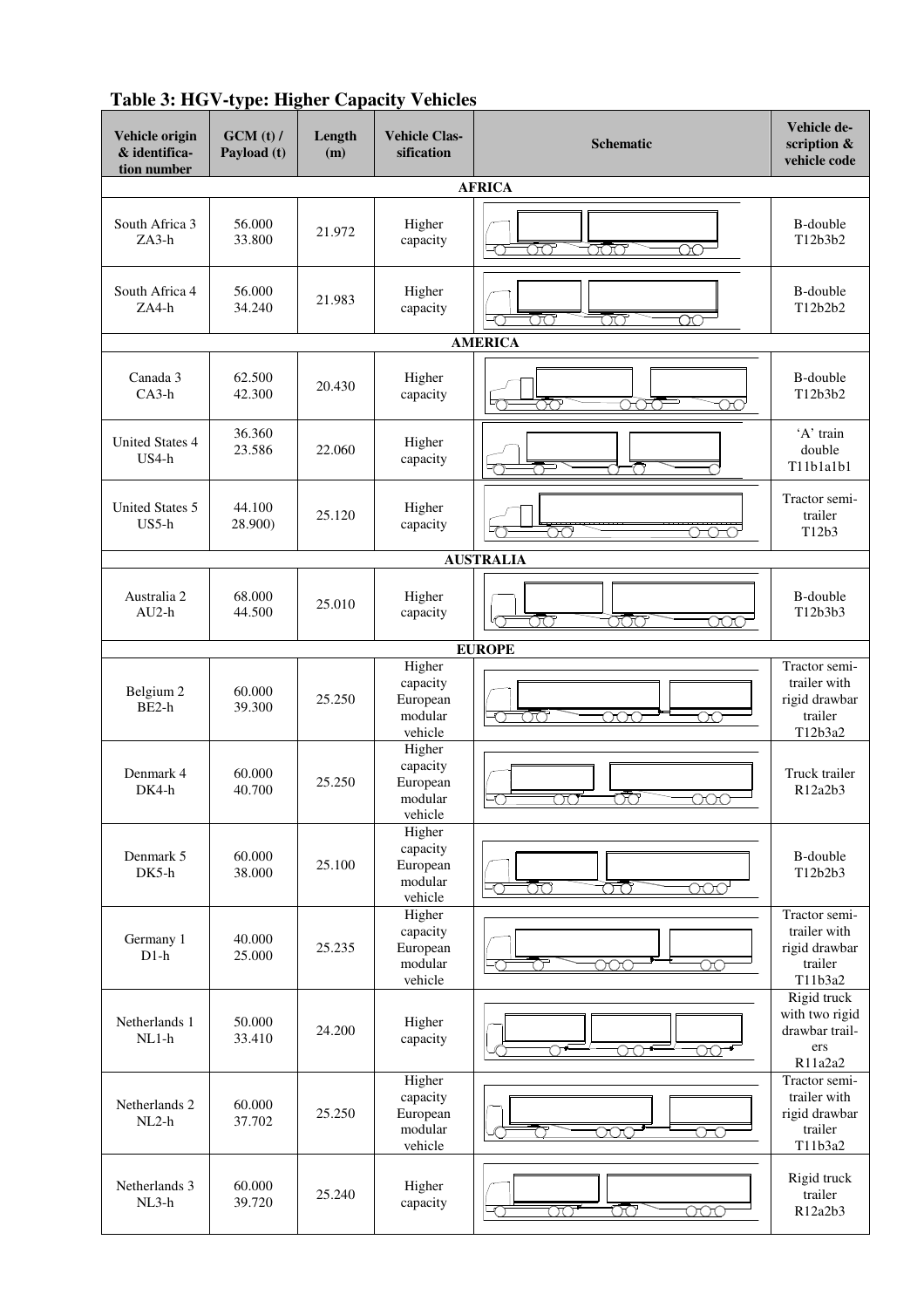

**Figure 2: Road Wear Performance of High Capacity Vehicles** 

The comparison shows e.g. for the same 7 axle truck unit with 40t GVW (Germany 1) or 60 t GVW (Netherland 2) an increase from 0,160 to 0,281 (+75%) or the comparison of truck units with the same GVW of 60 t on 8 axles (Belgium 2) or on 7 axles (Netherland 2): 0,226 vs. 0,281 (+ 25%). Except the volume oriented vehicles (DE 1 and NL 1) the European units have a worse performance than the vehicles of the other states.

The fife "very high capacity vehicles" (GVW 53 t - 90 t), coming only from America and Australia, are described in Table 4 and the results are shown in Figure 3.

| <b>Vehicle</b><br>origin &<br>identify-<br>cation<br>number | <b>GCM</b><br>$(t)$ /<br>Payload<br>(t) | Length<br>(m) | <b>Vehicle</b><br>Classi-<br>fication | <b>Schematic</b>                       | <b>Vehicle</b><br>descript-<br>tion &<br>vehicle<br>code |  |
|-------------------------------------------------------------|-----------------------------------------|---------------|---------------------------------------|----------------------------------------|----------------------------------------------------------|--|
|                                                             |                                         |               |                                       | <b>AMERICA</b>                         |                                                          |  |
| Canada 4<br>$CA4-v$                                         | 62.500<br>37.300                        | 38.330        | Very<br>high<br>capacity              | ೧೧<br>᠇<br>M<br>70<br>OO               | $A'$ train<br>double<br>T12b2a2b<br>$\overline{2}$       |  |
| Mexico 4<br>$MX4-v$                                         | 66.500<br>42.849                        | 39.080        | Very<br>high<br>capacity              | ಕರ್<br>ററ<br>*೧೯೧<br>$\infty$          | 'A' train<br>double<br>T12b2a2b<br>$\overline{2}$        |  |
| United<br>States 6<br>$US6-v$                               | 53.752<br>37.287                        | 31.570        | Very<br>high<br>capacity              | 内                                      | 'A' train<br>triple<br>T11b1a1b<br>1a1b1                 |  |
| United<br>States 7<br>$US7-v$                               | 57.040<br>32.840                        | 30.960        | Very<br>high<br>capacity              | ಹ್ ಕಾ<br>ಗಿಗ್<br>ಂ<br>~                | 'A' train<br>double<br>T12b2a2b<br>$\overline{c}$        |  |
| <b>AUSTRALIA</b>                                            |                                         |               |                                       |                                        |                                                          |  |
| Australia<br>3<br>$AU3-v$                                   | 90.500<br>60.000                        | 33.310        | Very<br>high<br>capacity              | ನೆಗೆಗ<br><u>ಹಂ</u><br>ುರಿಂ<br>∽<br>ooo | <b>B-triple</b><br>T12b3b3b<br>3                         |  |

**Table 4: Very High Capacity Vehicles**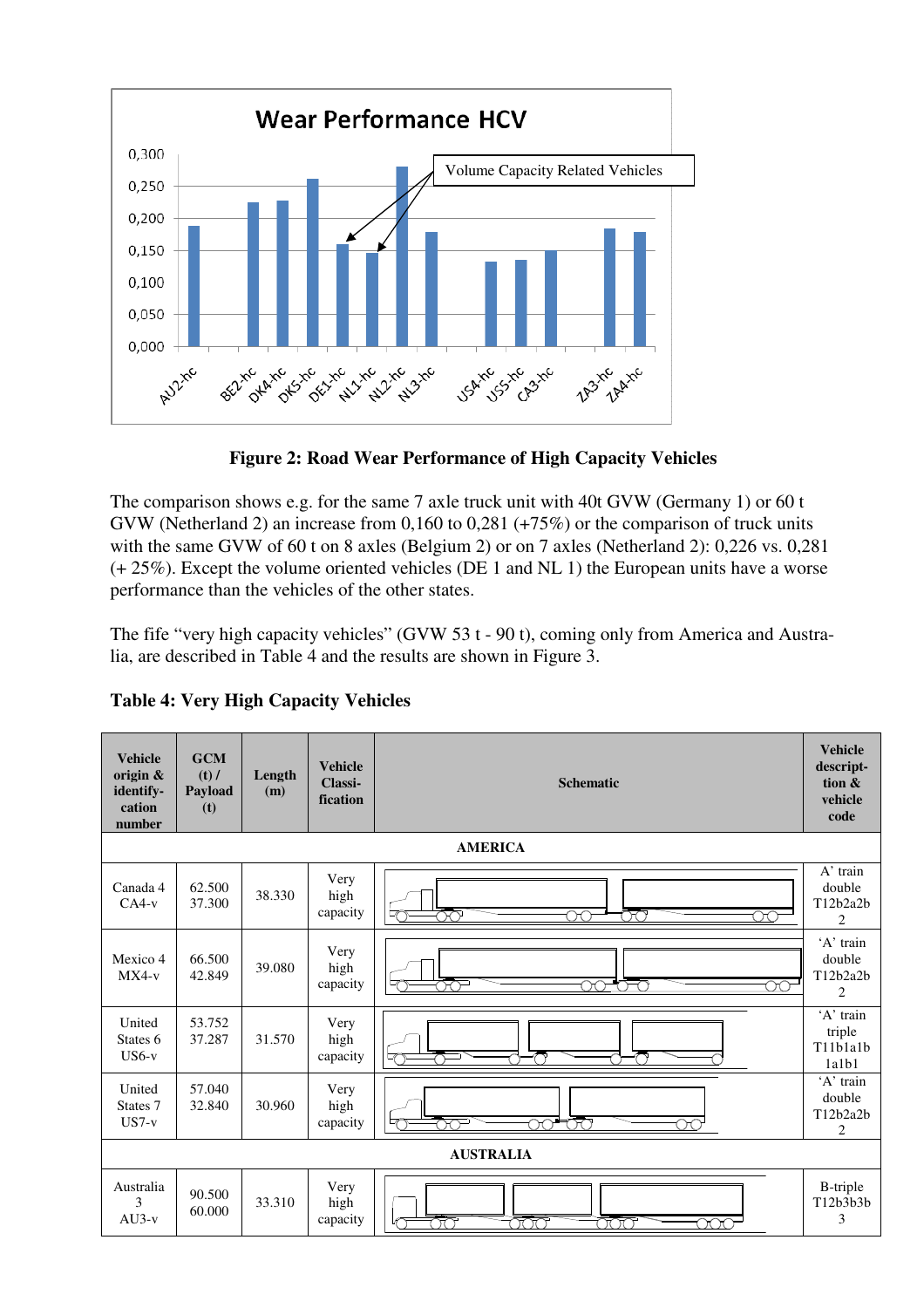

**Figure 3: Road Wear Performance of Very High Capacity Vehicles** 

The very high capacity vehicles perform relatively well regarding pavement damage. The wear performance values are very low compared to the other vehicle classes. The reason for this is that only the steering axle is equipped with single tyres, all other tyres (drive and towed) are twins. On the other hand this means higher rolling resistance values and worse economic (fuel consumption) and environmental  $(CO<sub>2</sub>)$  performance.



Figure 4 shows the results of road wear performance for all kind of truck units at a glance.

**Figure 4: Road Wear Performance of HGV by States and Continents**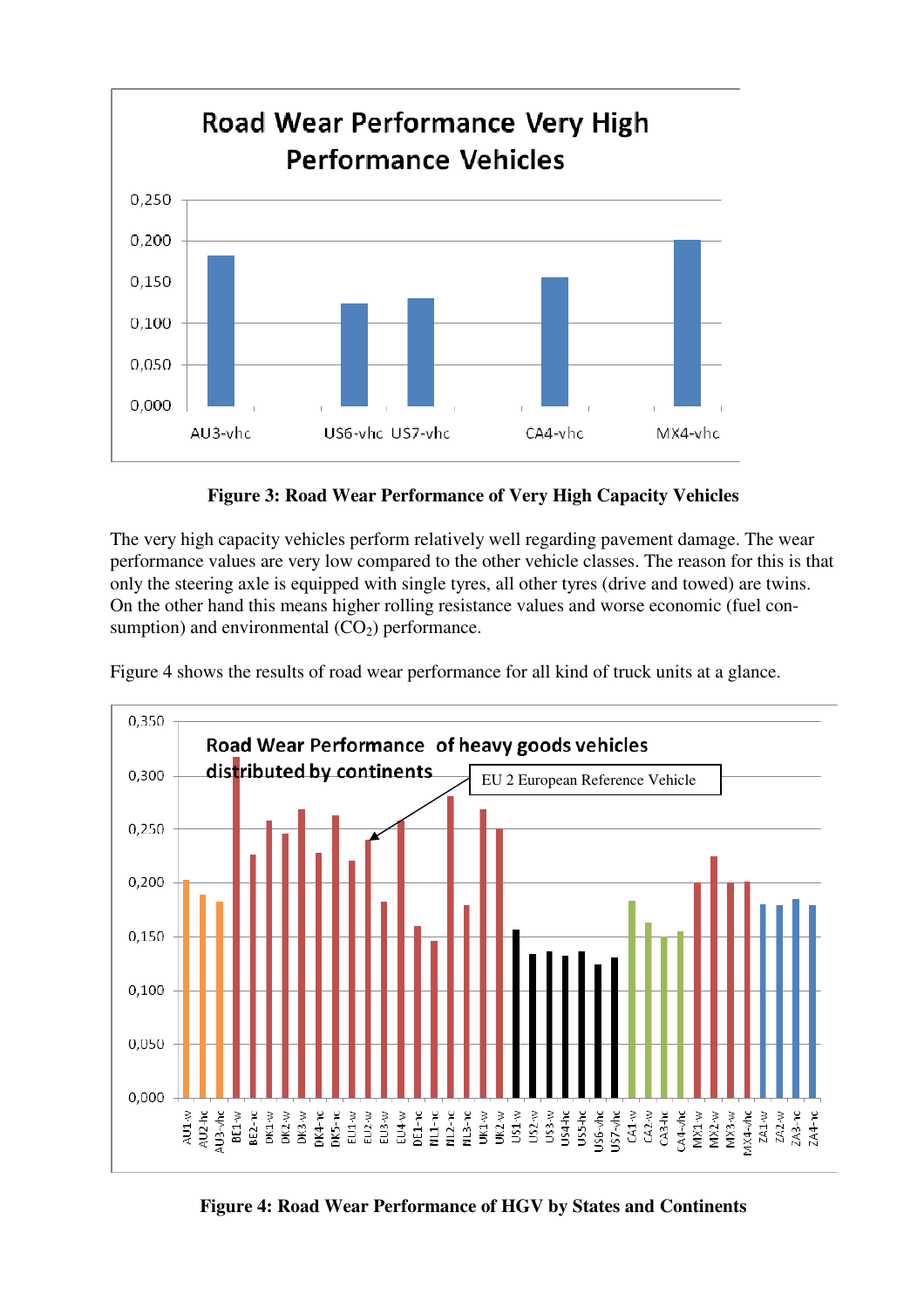The volume related truck units have of course better road wear performance than the weight related units.

In the distinction of payload capacity and volume capacity the determinant factor is the specific weight or the so called "density" of the load to be transported. Table 5 shows examples of the specific gravity for different goods.

The example truck Europe 2, see table 1 above, has 26 t payload capacity and  $87.6 \text{ m}^3$  volume capacity. This means the cargo may have a density 0.3 kg/dm<sup>3</sup> or less to avoid overloading. As one can see from table 5, empty beer bottles in boxes have just the density of 0.3 kg/m<sup>3</sup>.

|  | Table 5: Specific gravity of several goods (kg/dm <sup>3</sup> = $t/m3$ ) |  |  |
|--|---------------------------------------------------------------------------|--|--|
|  |                                                                           |  |  |

| Water, Milk, Beer, etc.                                         | $1 \text{ kg} / \text{dm}^3$     |
|-----------------------------------------------------------------|----------------------------------|
| Fuel, Oil, Ethanol, etc.                                        | $0,6 - 0,8$ kg /dm <sup>3</sup>  |
| Earth and Soil                                                  | $1,3 - 2,0$ Kg / dm <sup>3</sup> |
| Concrete                                                        | $2,2$ kg / dm <sup>3</sup>       |
| <b>Bricks</b>                                                   | $1.9$ kg / dm <sup>3</sup>       |
| Alloy                                                           | $2.7 \text{ kg} / \text{dm}^3$   |
| Steel                                                           | $7,9$ kg / dm <sup>3</sup>       |
| Wood (dry)                                                      | $0,5 - 0,9$ kg / dm <sup>3</sup> |
| Rubber                                                          | $1,2$ kg / dm <sup>3</sup>       |
| Beer boxes with 20 empty bottles $(0,3mx0,3mx0,4m)$ weigh 10 kg | $0,3$ kg / dm <sup>3</sup>       |
| Beer boxes with 20 filled bottles (same size, but 20 kg)        | $0.6$ kg / dm <sup>3</sup>       |
| Refrigerators (white goods)                                     | $0,14$ kg / dm <sup>3</sup>      |
| Nine passenger cars, $1,5$ t each, on a $100m3$ transporter     | $0,135$ kg / dm <sup>3</sup>     |
| Single dispatched items (parcels)                               | $0,15$ kg/ dm <sup>3</sup>       |
| Styropor                                                        | $0,04$ kg / dm <sup>3</sup>      |

Fluid and bulk transporters tend to be overloaded because of the high specific weight of the cargo. The more cargo space is available the more the danger of overloading is given. WIM measurements from Germany (3 measuring sites on highways) show that nearly one third of the heavy vehicles are overloaded. That is a strong argument for mandatory on board weigh (and axle load) measurements, see Figure 5.



**Figure 5: GVW measurement results for Europe 2 truck combination in Germany at 3 sites**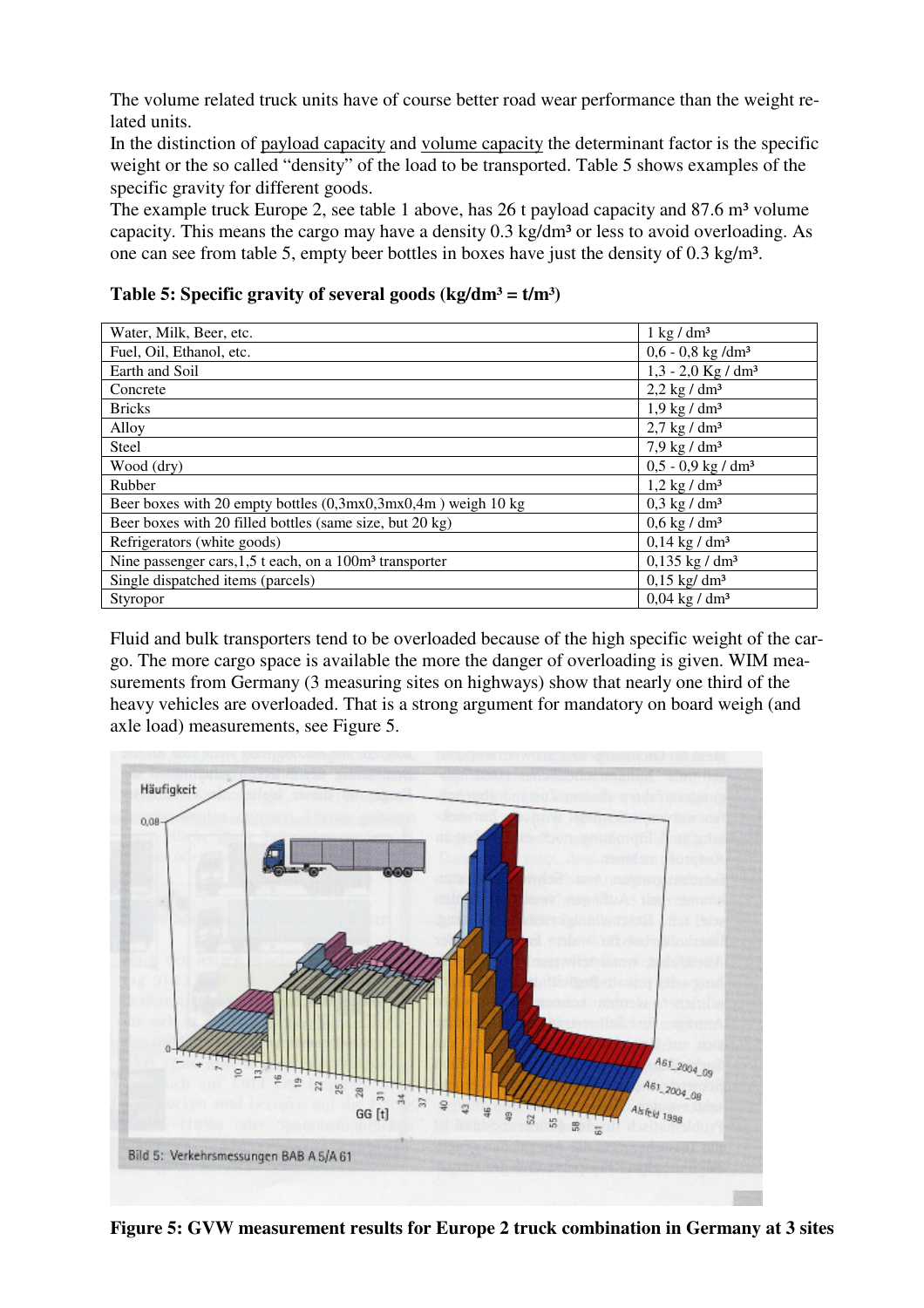Figure 6 shows the relation between payload and gross vehicle weight. The differences between workhorse and high or very high capacity vehicles are small. The payload share on the GVW is in almost all cases between 60% and 70%. An analogue performance could be evaluated for cargo volume.



# **Figure 6: Load Efficiency (Payload/ GVW) of HGV by Continents**

This paper describes only the performance of different truck units on pavement wear. The performance concerning bridge loads or turning ability and other impacts on infrastructure are not examined. The topography and the existing road network in different countries and regions in the world plays a major role in defining maximum weights or dimensions for articulated vehicles.

### **4 References**

- COST 334 Report, 2001, www.rws.nl/rws/dww/home/cost334tyres
- OECD/JTRC Report: "Moving Freight with Better Trucks", 2010
- BASt WIM data unpublished
- Woodrooffe, J.: chapter 4 evaluation of truck performance of OECD Report
- ARRB contribution to OECD Report